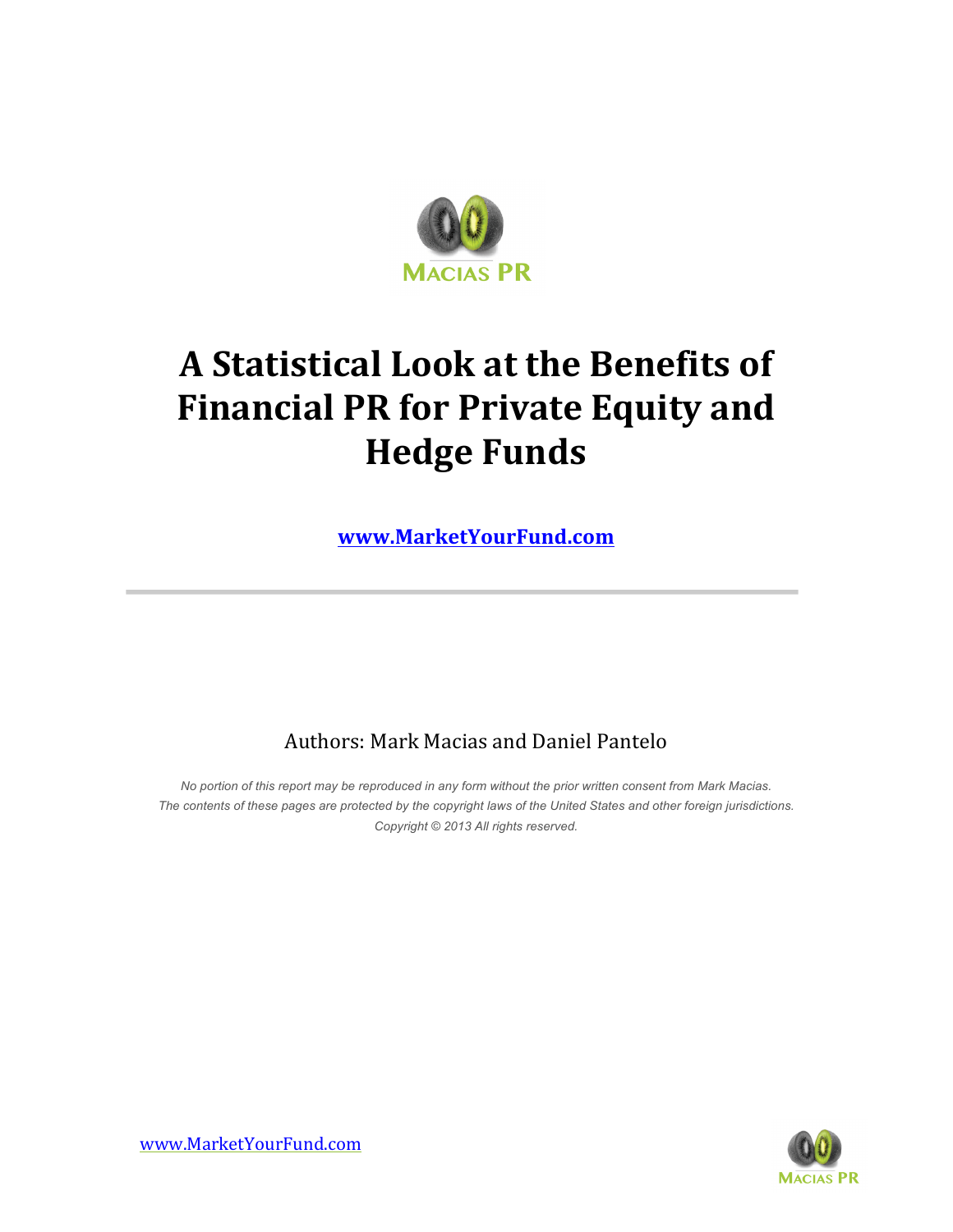## **A Statistical Look at the Benefits of Financial PR**

The *Jumpstart Our Business Start-ups Act* (JOBS Act) unintentionally spawned a new industry by lifting the restrictions on hedge funds and private equity firms to advertise and market themselves. These new financial marketing opportunities led to a myriad of marketing firms who began pitching all the different ways they can help alternative investment firms. This paper will evaluate the fiscal plausibility of PR for funds, compare it to traditional marketing strategies, and provide free insider media strategies for funds to consider.

The funds that have taken the first steps towards marketing and publicity have been seeing a notable ROI, according to the New York Times article – *With Bans on Ads Removed, Hedge Funds Test Waters* - published on February 20, 2014. These returns have been building the reputation of marketing and publicity as viable new investor acquisition strategies.

Even though the idea of hedge fund publicity still stirs feelings of uncertainty in traditional hedge fund managers, its gaining ground as an industry practice. Firms like Balyasny Asset Management and Topturn Capital have been spearheading the movement. Donald Steinbrugge from Agrecroft Partners (a hedge fund consulting firm) confirmed, "The fact that they are doing that will lead to others replicating it."

#### **Statistics Prove Investors Make Decisions based on the News**

To evaluate the plausibility of financial publicity, we should contextualize how investors react to the presence of financial firms in the media circuit. Cogent Research, an independent market research firm, took a look at the behavior of accredited investors. Their findings are based on a nationally representative survey of over 4,000 accredited investors. Here's a quick look at some of their conclusions:

- 1/3 of affluent investors are using social media for personal finance and investing decisions.
- 70% of affluent investors changed relationships or reallocated investments as a result of media content.
- 28% of affluent investors would see a financial firm as *Innovative* and *Showing Industry Leadership* by focusing on social media.

These statistics point to the empirical observation that a significant chunk of the accredited investor pool is excited by media exposure. Remy Morrison, the Project Director, explained that, "social media is motivating investors to engage more with their advisors and investment firm representatives, which can lead to more asset gathering opportunities for providers," according to Cogent Rsearch paper published on 2/22/2013. Understanding how to tap into a media strategy that appeals to the niche target audience

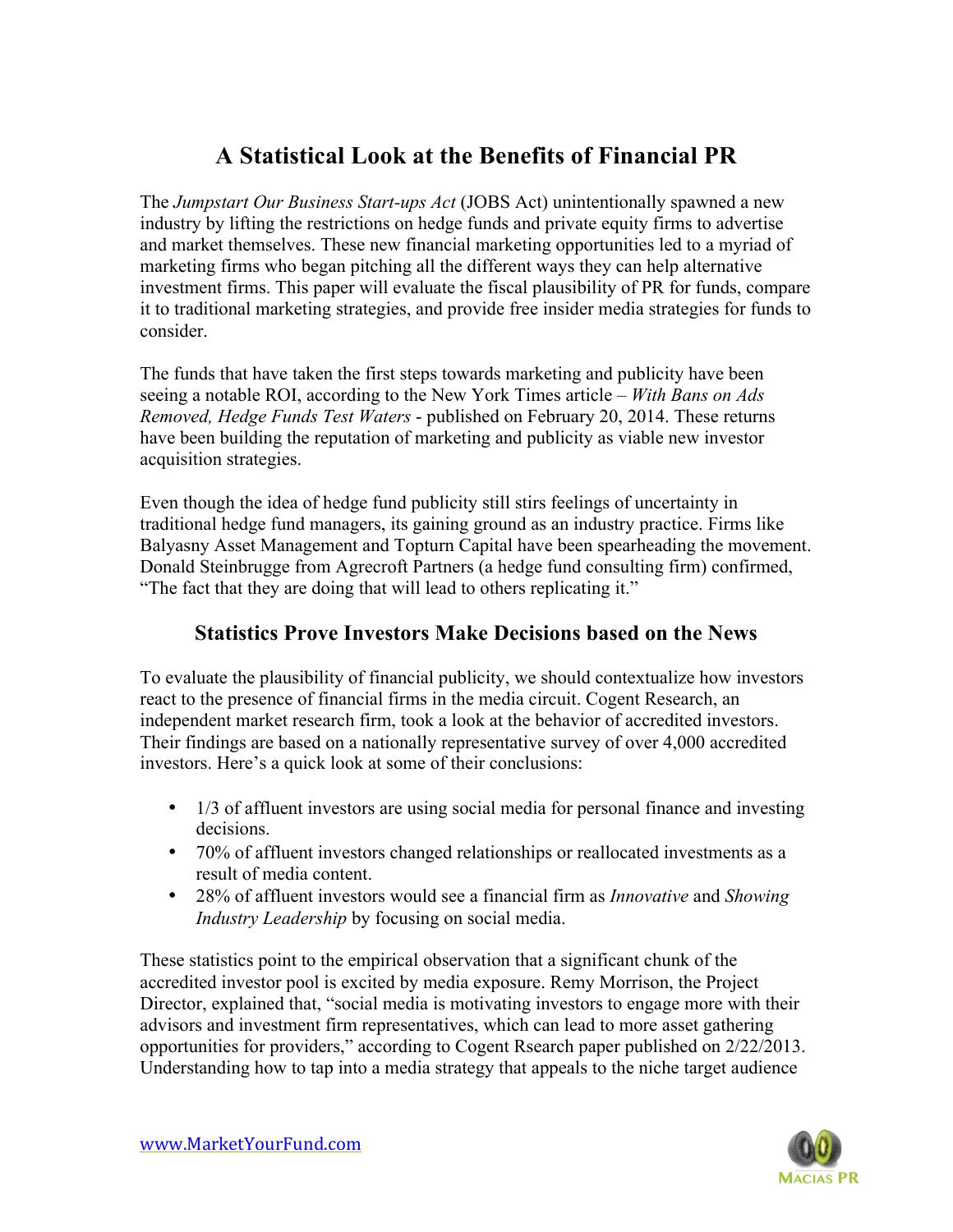would be an intuitive way for fundraisers of hedge funds and private equity firms to reach better results.

Media-Driven Investors (Cald School Investors

**TH TH TH TH TH TH TH TH TH TH TH TH** 

A publicity strategy can use the media to steer investing decisions, but many asset management and hedge fund clients still don't understand the extent to which it could be used (and in most cases didn't even know what publicity entails).

Even fundraisers and networkers who make their living from investor acquisitions don't completely understand how the media can help them attract new investors.

#### **The Financial Sector's Secret Romance with Social Media**

Social media isn't part of the 'conventional media' because it's entirely dependent on user-generated content. The direction of this world isn't orchestrated by corporate producers and journalists, but by the unfiltered whims of people. This is could be an intimidating prospect because there's no structure to direct it or it could be an exciting prospect because of the opportunity to be heard in such an open forum.

A rapidly growing amount of business-to-business communication is occurring over social media platforms like Twitter, Facebook, and LinkedIn. The Social Media Examiner found that 52% of marketers that they surveyed used social media to generate their qualified leads.

Fidelity, ING, Vanguard, USAA, and Charles Schwab are the top five brands with the highest ratio of positive impressions via social media (according to Cogent). These firms and funds are unquestionably among the biggest in the world, so if they're reallocating their resources into social media, it could be a helpful hint to the smaller players to follow suit. These companies are too big to make decisions that aren't guaranteed to show returns.

The idea that industry leaders are now leveraging social media to generate new business is compelling because it begs the question – how are they doing it? The likelihood that top management business executives are social media savvy is intuitively low. As a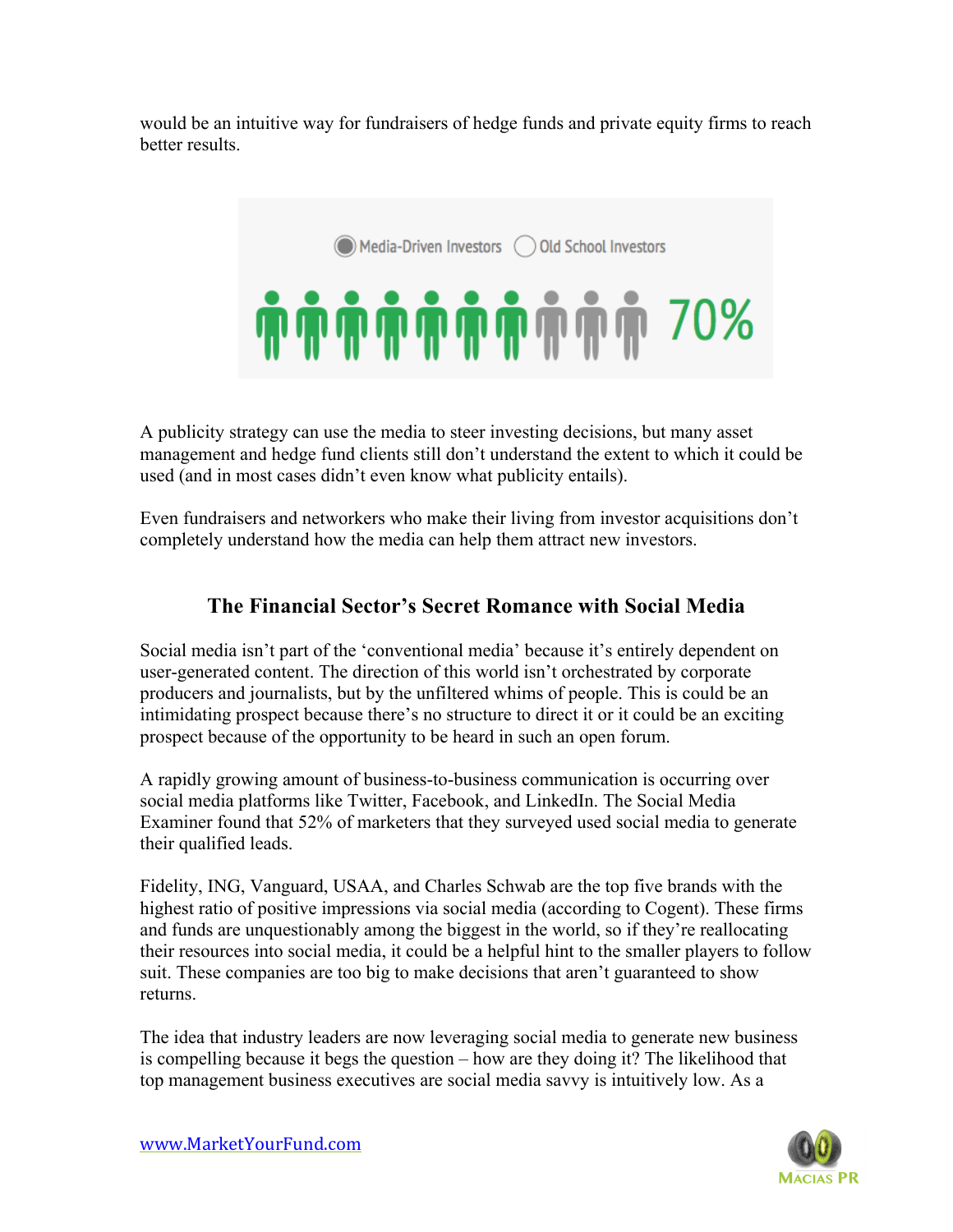result, they're increasingly resorting to hiring firms who specialize in social media publicity, which accounts for the statistic.

#### **Direct Impact of the Media on Investment and Trading**

Media coverage corresponds to empirically proven moves in stocks. Researchers out of the University of California, Irvine and INSEAD published a study detailing these trends.

Their study found that a fund, on average, buys \$100,000 more of a stock that gets media coverage than of a stock without media coverage. Even if a journalist does a basic profile on the public company, explaining what it is and what it does, the statistic is applicable. To present it visually, here's what the trajectory of the average stock looks like after media exposure compared to a stock with no media exposure.



Those researchers included almost 1,000 funds in their study that are collectively representative of the industry. To add a little more perspective, this means that out of the 1,000 funds studied, the aggregate buy of a stock because of its news coverage from this sample alone is \$100 million. That's a return of \$100 million to stocks owed to their presence in the news.

# *"The deliverable benefits of receiving media coverage as a public company are clear, but what does this mean for funds?"*

This study uses real, tangible dollar amounts to prove that active investors pay attention to the media. It influences their decisions, whether the influence is conscious or

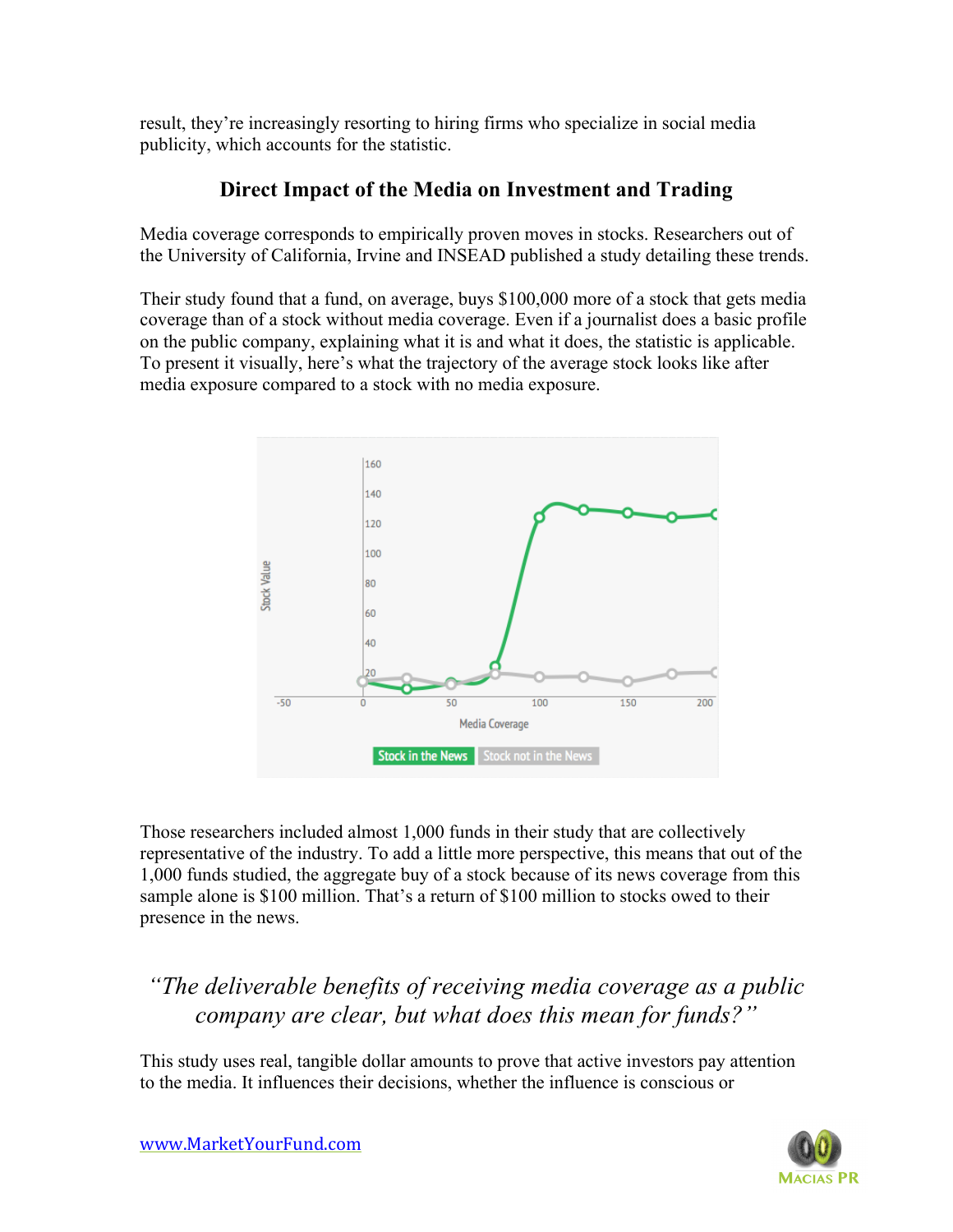subconscious. We might not know *why* investors would rather invest in what they see on the news, but we do know for a fact that they do.

A different study conducted by researchers from Penn State University, UT-Austin, and Villanova University observed, "*Wide availability of media-driven information is a market-structuring mechanism that leads a subset of firms to become increasingly prominent and to have superior economic performance."* They used a compilation of empirical data to confirm that developing a 'media strategy' enables entrepreneurs to boost their early market performance. The researchers claim that cumulative media coverage generates an array of valuable intangible assets for firms.

These numbers are irresponsible to ignore for anyone trying to grow their fund. As the same study concluded," *our results show a positive association between firms' press releases and media attention … understanding the interactions between firm, media, and investor actions should be considered important."*

## **Financial PR vs. Advertising Buys**

Accredited investors don't turn on the news, open the newspaper, or conduct a web search to read the ads – they do it to read the stories. Ads carry a stigma of annoying persistence and obstructiveness when watching TV or browsing the web. The wide range of services that marketing firms offer their clients include *search engine marketing*, *PPC (pay per click), shopper marketing, creative brand placement, strategic sponsorship*, and many others. A client may think this is a well-diversified pool of unique strategies, but all these terms are different ways of referring to the same exact strategy – paying marketers to buy paid ads for you.

These traditional marketing strategies are all time-tested and proven ways to get a message out there and if this didn't yield a notable ROI, there wouldn't be thousands of marketing firms out there competing for clients. However, as with any educated decision, we should compare and contrast publicity with marketing to see the advantages and disadvantages of both.

To begin, any preliminary research on these marketing strategies instantly presents some meek figures. Brian Morrissey, a journalist with Digiday, reports that the average clickthrough rate of online ads is 0.1%.



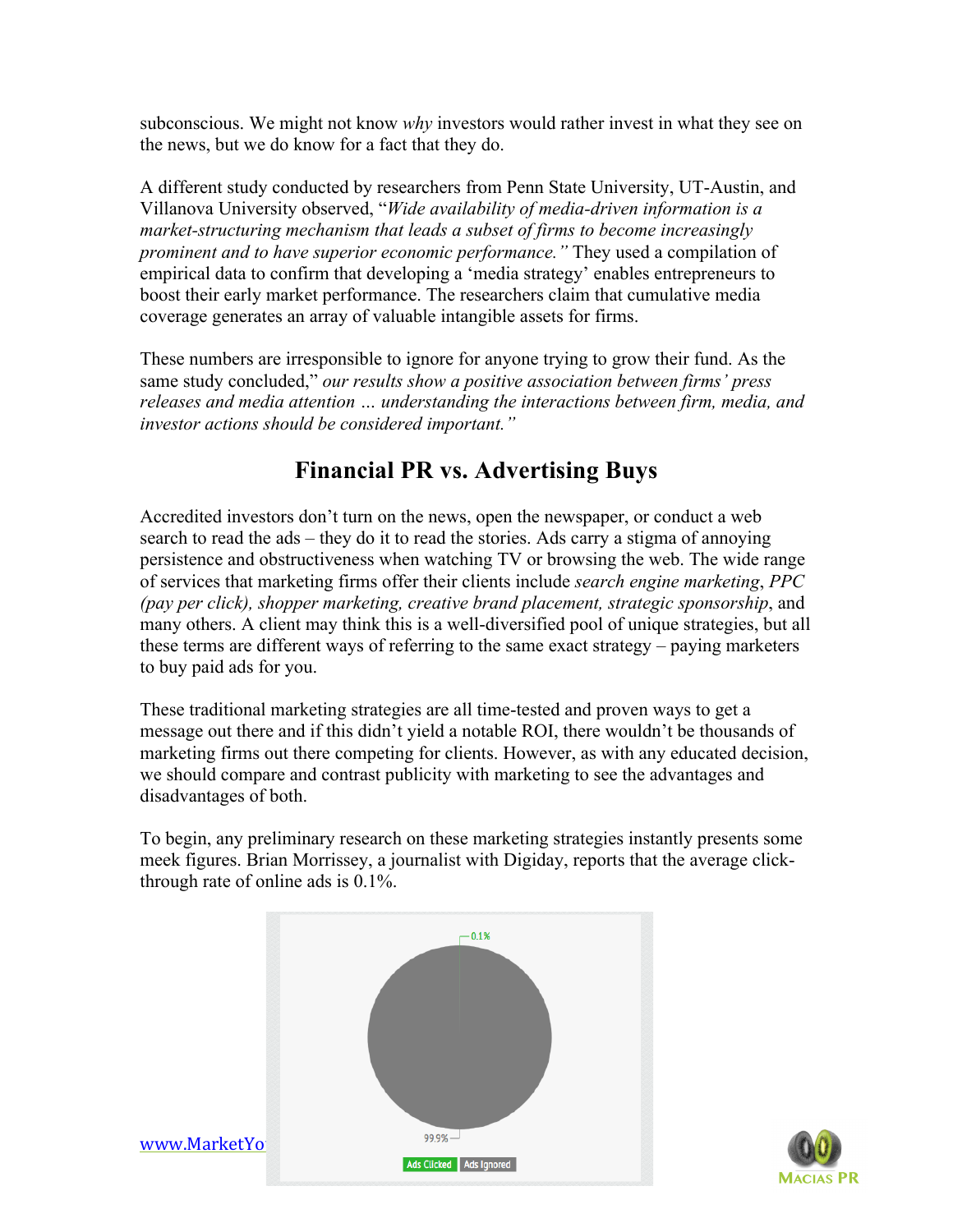Here's a visualization of what the click-through rate looks like, but the actual figure is even lower because about 50% of these clicks are *by accident*, according to Digiday.

## *You are more likely to summit Mt. Everest, survive a plane crash, or get a full house in poker than have someone click on your ad.*

Lets compare this to a publicity campaign executed by Macias PR using financial publicity. In a publicity campaign for an asset management client in 2014, Macias PR secured prominent news stories about their client in the following media outlets. The graph also shows the amount of viewers each story reached (in millions).



As part of the strategy, we also positioned this client into First Business News (an international briefing network for investors) and the Long Island Business News (a business publication reaching one of the wealthiest communities in the USA). These audiences were not factored into the case study here.

If we add up all the positive-publicity stories by the number of people they reached, we arrive at 63.5 million viewers. Out of all these viewers, an average of 31% of them earn over \$100k per year, meaning that 19.6 million people in our audience are very likely to be potential investors.

If our asset management client bought ads with the same outlets instead of had journalists write stories about him, he would've reached only 430,000 people. If you compare the size of the audience that hears your message between a publicity approach and a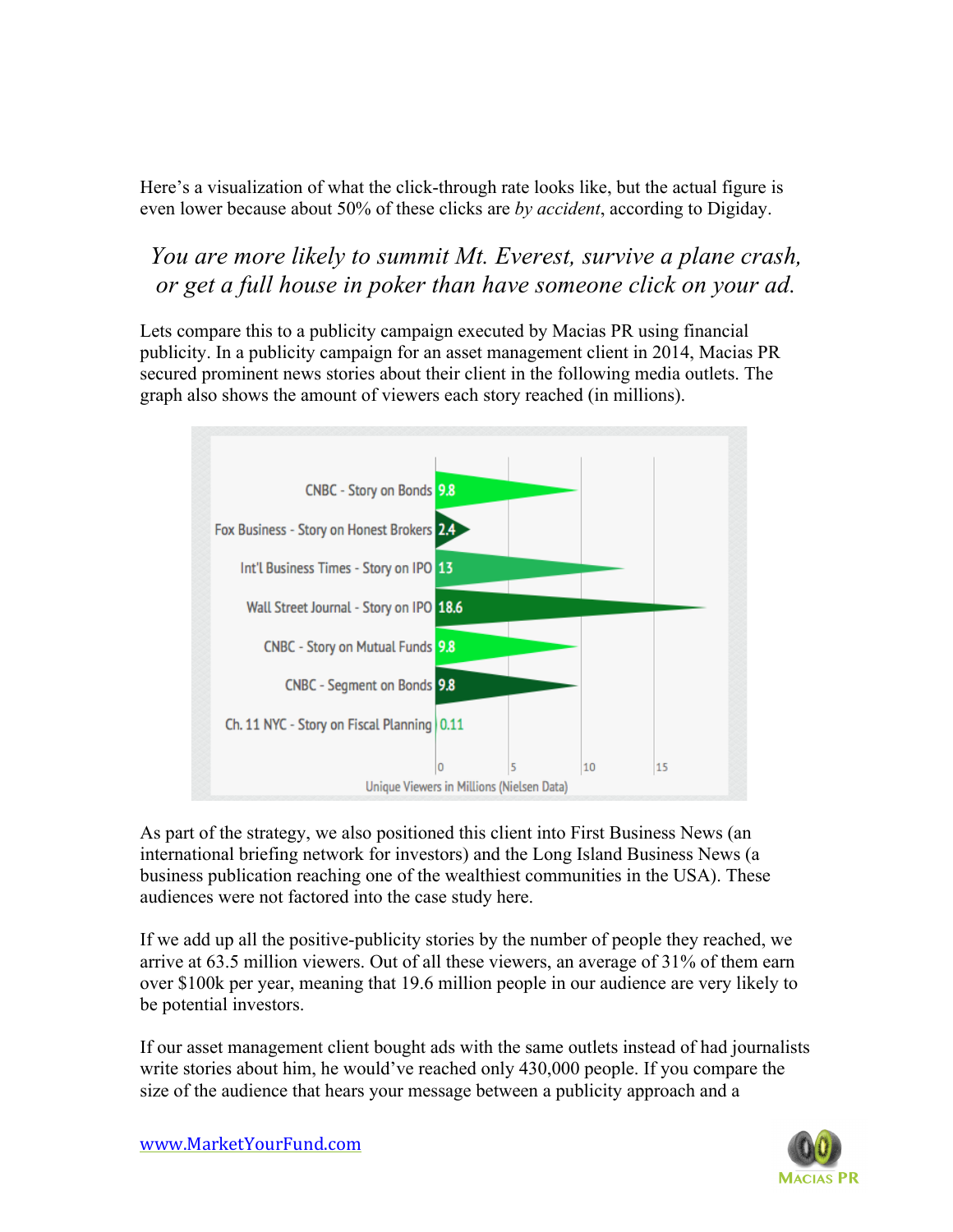marketing approach, it would be 63.8 million from publicity versus 430 thousand from marketing.



#### **Conclusion: A New Investor Acquisition Strategy**

This asset management firm paid significantly less for a financial publicity strategy than he would have for paid ads, while reaching more potential investors.

Contextualizing financial publicity with historical trends could help fund managers form a better strategy for finding new investors. As firms like Balyasny Asset Management and Topturn Capital are beginning to enjoy the benefits of this strategy, they are profiting from something that most others haven't caught onto yet.

Many funds stay away from publicity at all costs because they value an atmosphere of exclusivity and prestige. If that's the case, neither publicity nor marketing are a viable strategy for them. However, if you're interesting in exploring a breaking new trend in business development, we recommend leveraging the news cycle to get your fund into the conversation.

The case study we outlined above with one of our clients and the corresponding comparison to marketing is a valuable tool in understanding how the two different